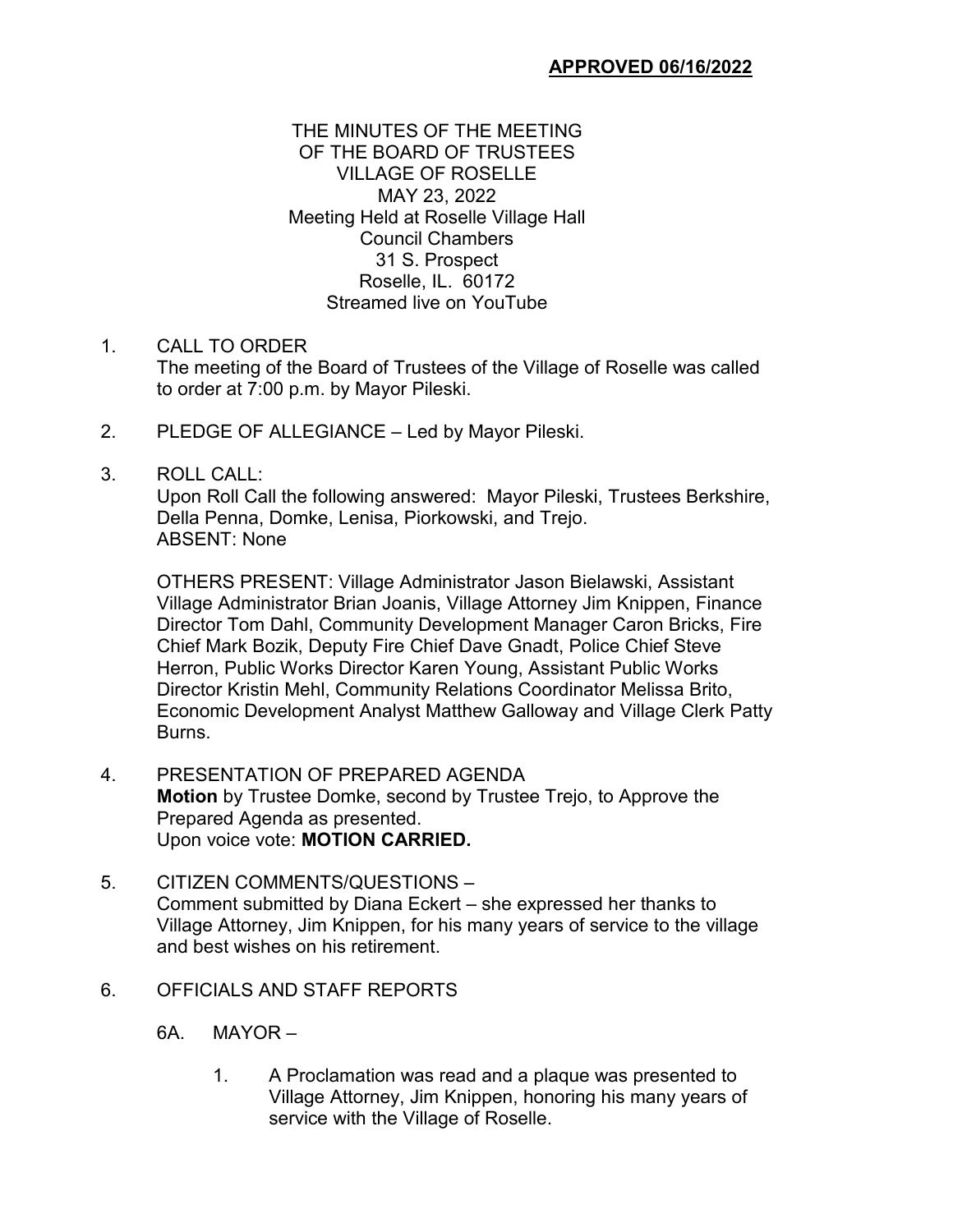- 6B. VILLAGE TRUSTEES No report.
- 6C. VILLAGE CLERK Village Clerk Patty Burns announced that she is planning to retire soon. The Village will post information and an application seeking candidates for the Village Clerk vacancy, who will serve until a special election in April, 2023. Candidate interviews will be held with the Village trustees.
- 6D. VILLAGE ADMINISTRATOR No Report.
- 6E. VILLAGE ATTORNEY Agenda Item 13A has corrections. Corrected language has been given to the Village Clerk.
- 6F. TREASURER'S REPORT Given by Finance Director Tom Dahl.

# 7. UNFINISHED BUSINESS

# 8. **CONSENT AGENDA**

- A. PRESENTATION AND APPROVAL OF VILLAGE BOARD MINUTES OF MAY 9, 2022.
- B. APPROVE AND HOLD THE EXECUTIVE SESSION MINUTES OF FEBRUARY 14, MARCH 14, MARCH 28 AND APRIL 25, 2022. APPROVE AND RELEASE THE EXECUTIVE SESSION MINUTES OF APRIL 11, 2022.
- C. ADOPT RESOLUTION 2022-2523 RETAINING *JOHNSON, PETERSON, AND MURRAY CHICAGO, LLC*, AS SPECIAL COUNSEL FOR HEARING OFFICER AND OTHER DUTIES AS ASSIGNED.

D. ADOPT RESOLUTION 2022-2524 APPROVING AN ASSESSMENT PLAT FOR 540 E. IRVING PARK ROAD. **Motion** by Trustee Trejo, second by Trustee Domke, to Approve the Consent Agenda. ROLL CALL: AYES: Trejo, Domke, Piorkowski, Lenisa, Berkshire, Della Penna NAYS: None ABSENT: None **MOTION CARRIED.**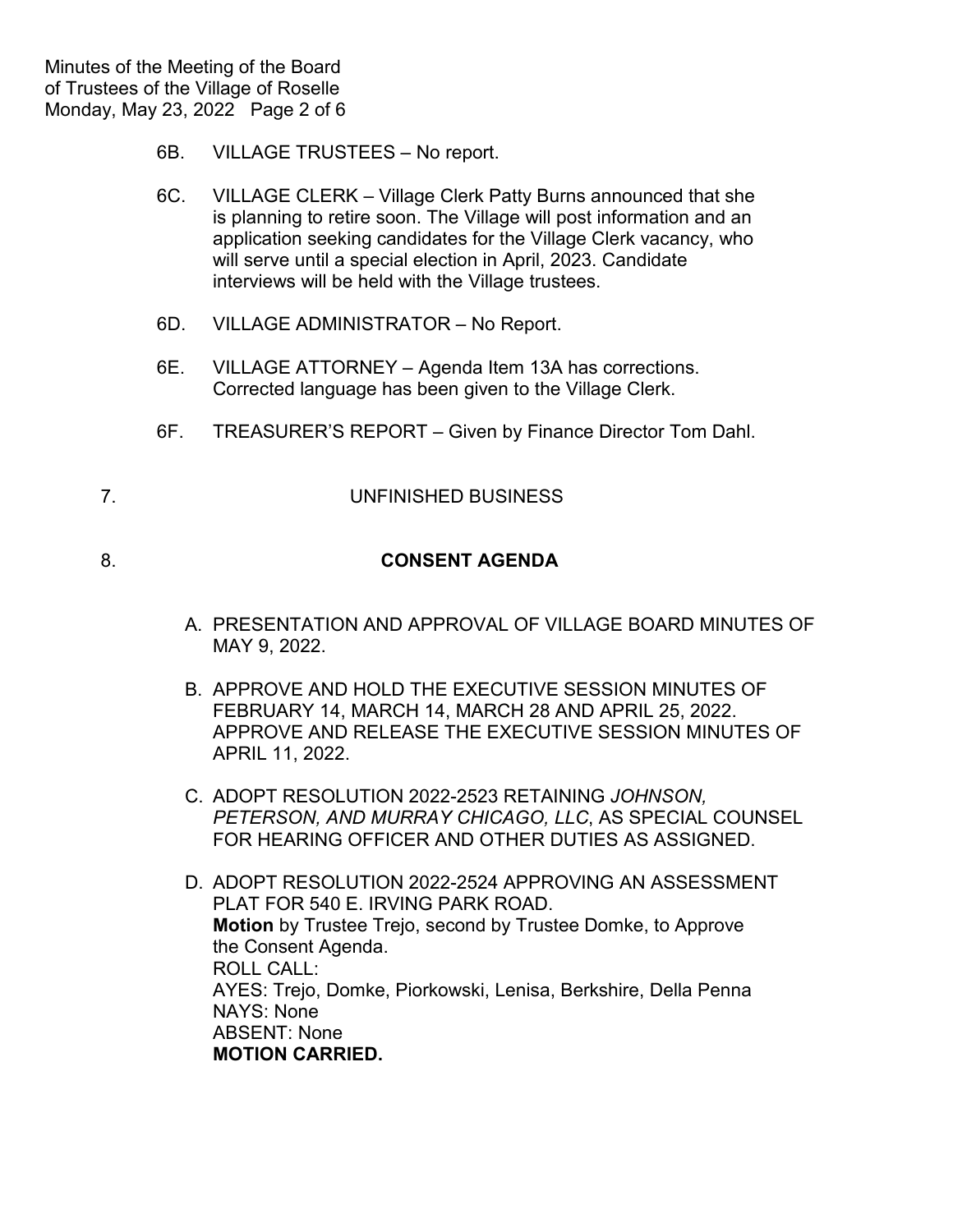# **REGULAR AGENDA**

- 9. COMMUNITY DEVELOPMENT Trustee Wayne Domke
	- 9A. PASS ORDINANCE 2022-4215 AMENDING THE ZONING ORDINANCE REGARDING ANIMAL GROOMING AS A HOME OCCUPATION. **Motion** by Trustee Domke, second by Trustee Trejo ROLL CALL: AYES: Domke, Trejo, Berkshire, Piorkowski, Lenisa, Della Penna NAYS: None ABSENT: None **MOTION CARRIED.**
- 10. ADMINISTRATION Trustee Tom Della Penna No Report
- 11. FIRE Trustee Cheryl Lenisa
	- 11A. ADOPT RESOLUTION 2022-2525 AUTHORIZING THE MAYOR TO SIGN AND DIRECTING THE VILLAGE CLERK TO ATTEST TO AN INTERGOVERNMENTAL AGREEMENT FOR THE REIMBURSEMENT OF EXPENSES RELATED TO RESPONSES ON TOLL HIGHWAY AUTHORITY PROPERTY BETWEEN THE *ILLINOIS STATE TOLL HIGHWAY AUTHORITY* AND THE VILLAGE OF ROSELLE. **Motion** by Trustee Lenisa, second by Trustee Domke ROLL CALL: AYES: Lenisa, Domke, Trejo, Berkshire, Piorkowski, Della Penna NAYS: None ABSENT: None **MOTION CARRIED**
- 12. POLICE Trustee Lee Trejo No Report
- 13. PUBLIC WORKS –Trustee Bruce Berkshire
	- 13A. ADOPT RESOLUTION 2022-2526 AUTHORIZING THE MAYOR TO EXECUTE A CONTRACT FOR THE VILLAGE HALL MASONRY REPAIRS BETWEEN THE VILLAGE OF ROSELLE AND *GARLAND/DBS, INC*., IN THE AMOUNT OF \$64,957.00, THROUGH THE MASTER INTERGOVERNMENTAL COOPERATIVE PURCHASING AGREEMENT (MICPA). **Motion** by Trustee Berkshire, second by Trustee Trejo ROLL CALL: AYES: Berkshire, Trejo, Lenisa, Domke, Della Penna, Piorkowski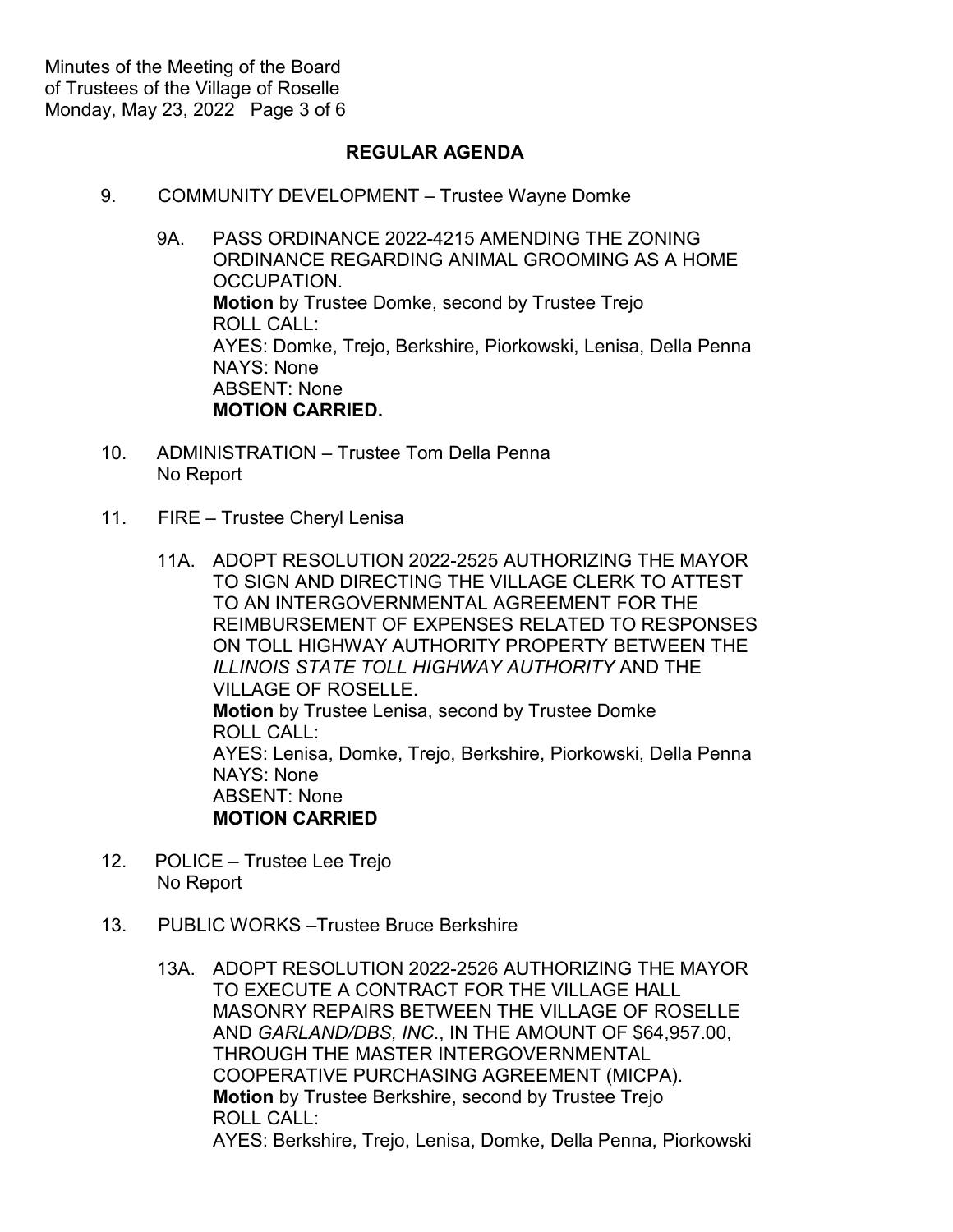Minutes of the Meeting of the Board of Trustees of the Village of Roselle Monday, May 23, 2022 Page 4 of 6

### NAYS: None ABSENT: None **MOTION CARRIED**

14. FINANCE – Trustee Thomas Piorkowski

14A. ACCOUNTS PAYABLE **Motion** by Trustee Piorkowski, second by Trustee Trejo, to Approve the Accounts Payable List for May 23, 2022 in the amount of \$1,475,599.99 in order that the amounts approved by the Board of Trustees agree with the amounts posted in the General Ledger. ROLL CALL: AYES: Piorkowski, Trejo, Lenisa, Domke, Della Penna, Berkshire, NAYS: None ABSENT: None **MOTION CARRIED**.

- 15. NEW BUSINESS
- 16. CITIZENS COMMENTS/QUESTIONS None
- 17. 2022-2025 VILLAGE OF ROSELLE STRATEGIC PLAN PRESENTATION

The Village Board has continued its practice of conducting strategic planning sessions to determine priorities for the Village and for developing initiatives and action items to measure progress towards achieving these priorities. Since November 2021, the Village Board and management team conducted strategic planning sessions, facilitated by Craig Rapp, LLC, to determine the priorities, initiatives, desired outcomes, and action items for the Village for the next three years. These collaborative efforts have culminated in a work plan that has identified the five strategic priorities: financial stewardship; reliable infrastructure; operational sustainability; customer experience.

Over the next three years, staff will work closely with the Village Board to address the strategic initiatives and action items necessary to accomplish those five priorities.

As a part of this strategic planning process, the Board approved the purchase of strategic planning software from Envisio to better allow staff to internally manage, track, and report progress on each strategic initiative established in the Village's 2022-2025 Strategic Plan. Along with internal reporting, this software will create a public facing dashboard that will display the progress and status of each initiative.

Staff is currently in the beginning stages of the 90-day implementation process with Envisio and anticipates the first complete report to the Board to occur in September 2022. Staff will also be prepared to highlight the progress of the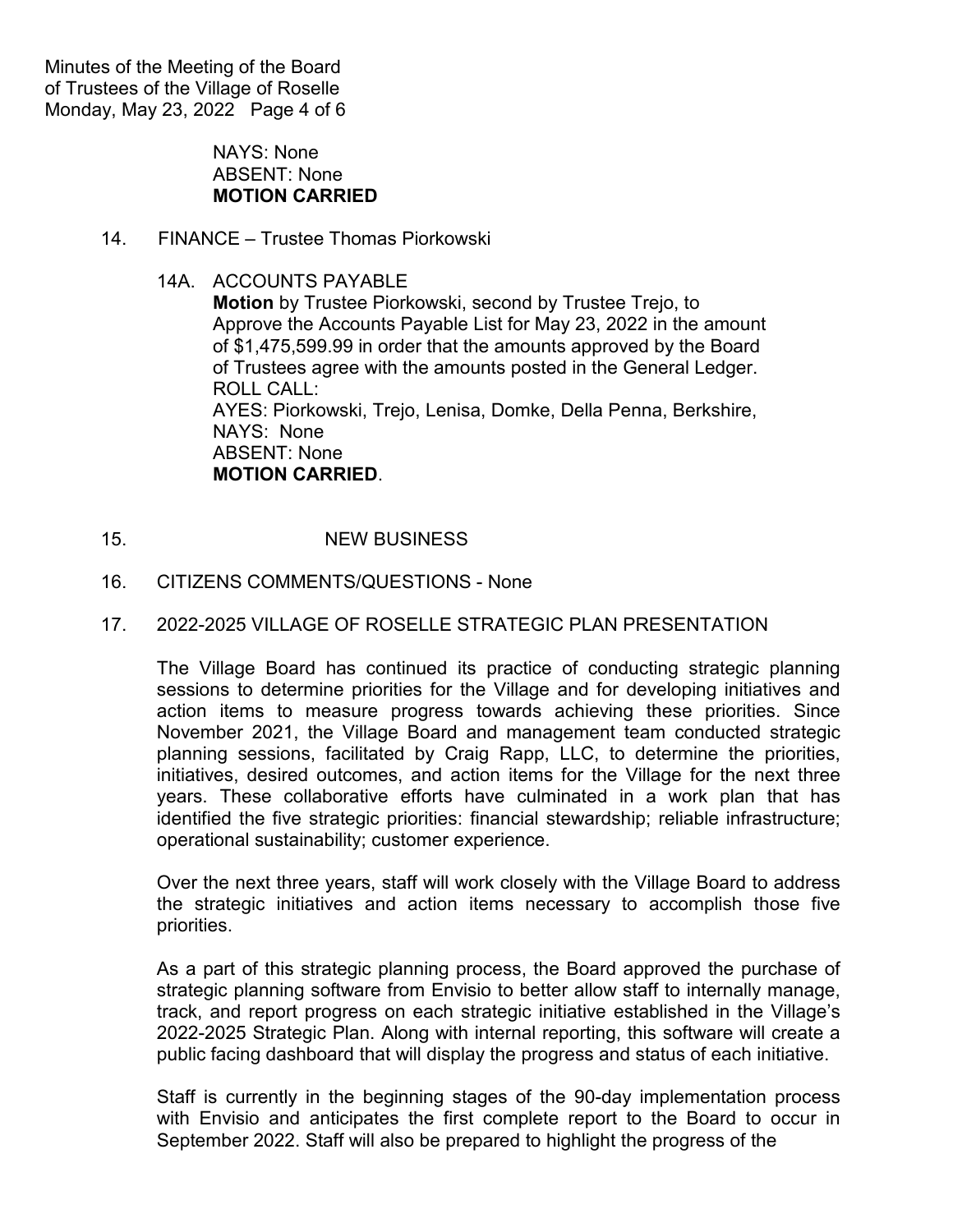implementation of the Envisio software and status of the Strategic Plan to the Board during the mid-year budget review in July 2022.

**Trustee Domke** asked whether staff will report on progress throughout the year. *Staff indicated that progress will be reported on throughout the year and the reporting software will be available for Board review*.

**Mayor Pileski** added that updates will be highlighted in the *Roselle Minute*. He also acknowledged appreciation to staff for their efforts on this initiative.

Staff was directed to move forward as recommended.

# 18. INTERGOVERNMENTAL AGREEMENT – FOUNDER'S DAY

Staff has been working with the Roselle Park District Director on drafting an intergovernmental agreement that outlines the roles and responsibilities of both the Park District and Village for the Founders Day Celebration on October 8. The event is being co-hosted by the Park District and Village and an intergovernmental agreement will formalize each party's role in jointly conducting the event. The following summarizes the key provisions of the Agreement:

• The event will primarily be held at the Clauss Recreation Center.

• The Park District is primarily responsible for contracting with and overseeing the vendors and exhibitors including event set up.

• The Village is primarily responsible for paying for the cost of vendors and exhibitors via reimbursement to the Park District and providing necessary public safety and road closure resources.

• The Village is solely responsible for the fireworks portion of the event that will be held on Lake Park High School property as well as ensuring compliance with the Village's Liquor Code.

• Both parties will assist with event clean up.

• Village will share equally in the cost for damage done above and beyond normal wear and tear to Park District property.

**Trustee Domke** asked whether a pyrotechnics company has been chosen for fireworks. *Staff indicated that they have received two proposals to date, but a final decision on vendor has yet to be determined*.

**Mayor Pileski** added that the cost of fireworks is included in the Centennial Budget.

Staff was directed to proceed as recommended.

#### 19. YARD FLOODING ASSISTANCE PROGRAM MODIFICATIONS

On March 28, 2016, the Village Board approved the Yard Flooding Assistance Program to help property owners address significant drainage concerns that involved at least two single family properties. As established, the Program reimburses property owners for 50% of the cost of the drainage improvements with